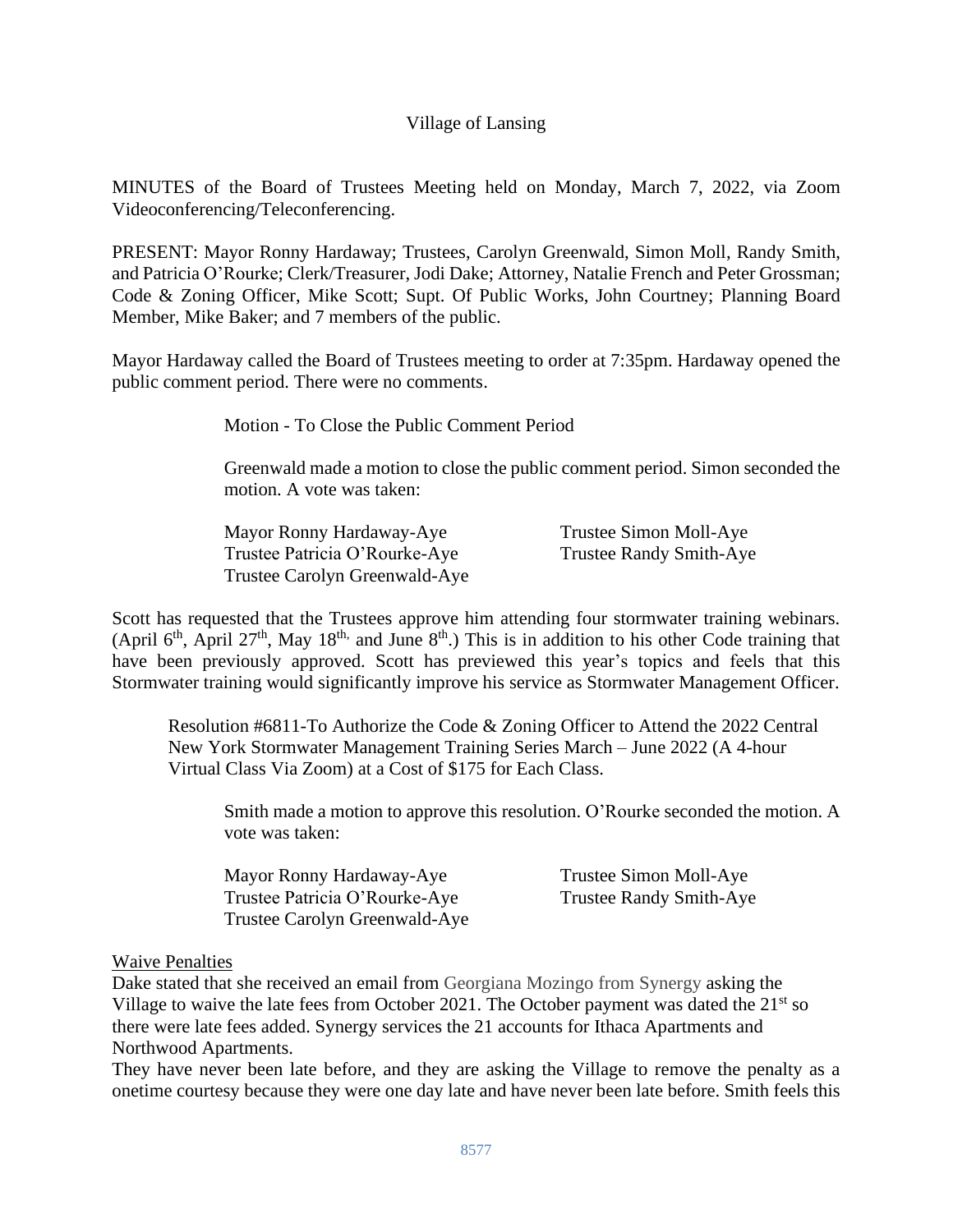is the same situation as the waiver the Trustees did last meeting. The Board agreed to remove the penalties as a onetime courtesy.

Resolution #6812-To Waive the October 2021 Late Fee for the Following Accounts as a Onetime Courtesy Since They Were Only One Day Late

These accounts are under the name of ITHACA APARTMENTS MNGMT, NORTH WOOD APARTMENTS.

| <b>Account #</b> | <b>Late Fee Amt</b> |
|------------------|---------------------|
| M1654            | 186.67              |
| M1647            | 219.41              |
| M1651            | 255.72              |
| M1653            | 275.54              |
| M1649            | 379.56              |
| M1655            | 358.63              |
| M1632            | 329.67              |
| M1619            | 200.48              |
| M1621            | 289.35              |
| M1620            | 318.98              |
| M1618            | 234.12              |
| M1625            | 247.03              |
| M1624            | 319.42              |
| M1623            | 413.87              |
| M1622            | 292.69              |
| M1626            | 344.38              |
| M1627            | 221.41              |
| M1628            | 236.56              |
| M1631            | 260.39              |
| M1629            | 344.15              |
| M1630            | 294.26              |

Smith made a motion to waive the late fee. Moll seconded the motion. A vote was taken:

Mayor Ronny Hardaway-Aye Trustee Simon Moll-Aye Trustee Patricia O'Rourke-Aye Trustee Randy Smith-Aye Trustee Carolyn Greenwald-Aye

## Public Hearing- Lighting Law

Motion-To Open the Public Hearing for Proposed Local Law A (2022)- Amendment of the Village of Lansing Code/Zoning Law to Add a Section on Exterior Lighting

Hardaway made a motion to open the public hearing. Smith seconded the motion. A vote was taken: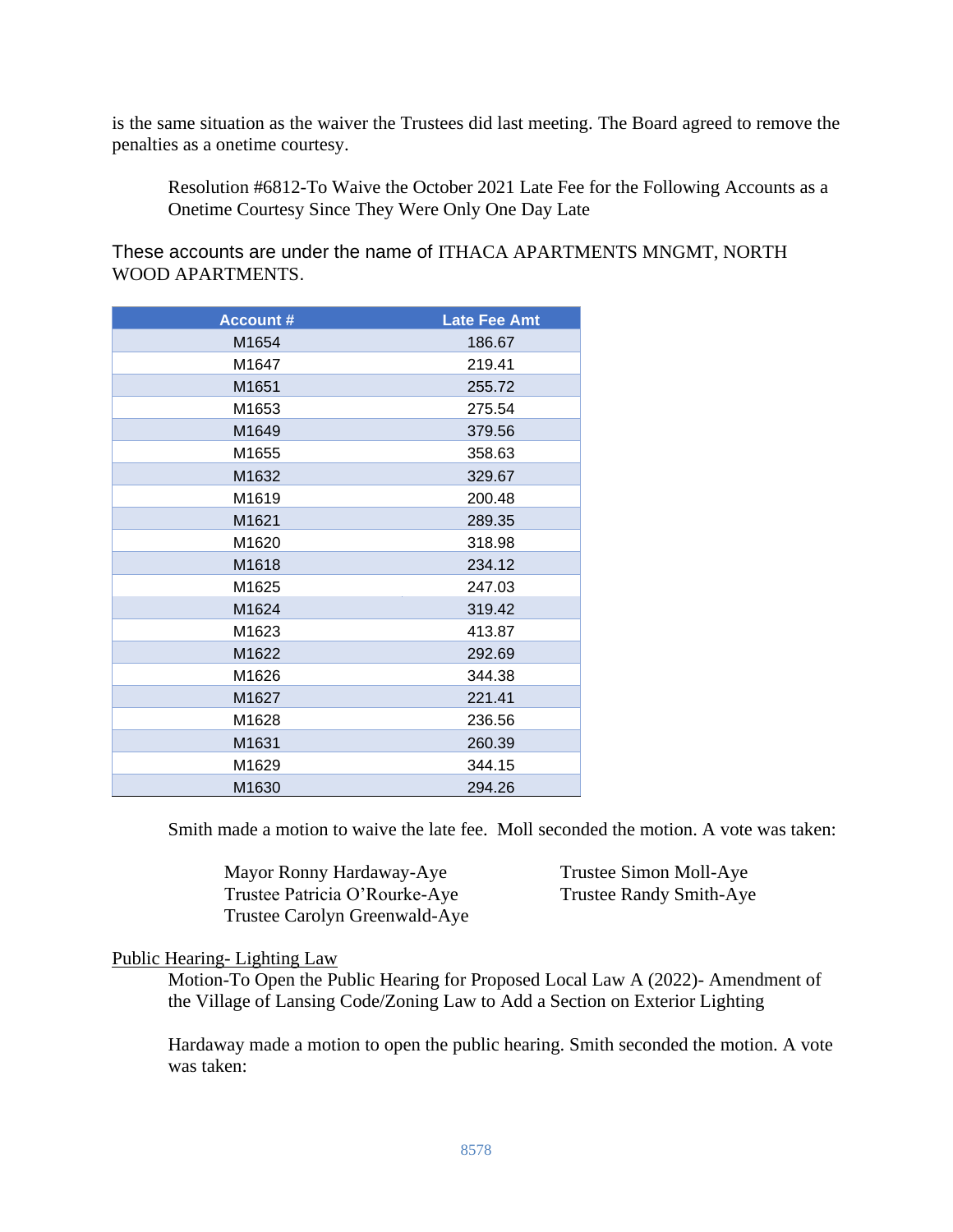| Mayor Ronny Hardaway-Aye      |
|-------------------------------|
| Trustee Patricia O'Rourke-Aye |
| Trustee Carolyn Greenwald-Aye |

Trustee Simon Moll-Aye Trustee Randy Smith-Aye

After further review by the staff and the Planning Board, the Exterior Lighting Law was presented to the Trustees. This public hearing was set and a copy of the proposed law was sent to Tompkins County Planning (TCP) for a GML-239 Review. TCP has suggested that language be added to the Proposed regulation requiring the use of low color temperature LED lighting. TCEMC has studied outdoor lighting and recommends that outdoor LED lighting be not higher than 2700 CCT to minimize adverse human and ecological impacts.

We have recommended 3,000 kelvin and they recommend 2,700 kelvin because it is less of a blue light. It is more of an orangy light. Courtney stated that it is hard to get. 3,000 kelvin. Currently, the LEDs in the Village are between 3-4,000 kelvin. The lower the kelvin the more expensive.

Samantha McBean stated that she cannot get action on the light behind her house. Hardaway stated that this was not related to this Local Law but suggested that she email her request and Hardaway will check into it.

Motion-To Close the Public Hearing on Proposed Local Law A (2022)

Smith made a motion to close the public hearing. O'Rourke seconded the motion. A vote was taken:

Mayor Ronny Hardaway-Aye Trustee Simon Moll-Aye Trustee Patricia O'Rourke-Aye Trustee Randy Smith-Aye Trustee Carolyn Greenwald-Aye

A Short EAF was completed after the public hearing. The next step is to complete Part 2 and then do a resolution to approve. Hardaway suggested that we put this off until the next Monday meeting on March 21<sup>st</sup>.

O'Rourke left the meeting at 7:54pm.

## TCAT Bus Shelter Discussion

Matt Yarrow & Megan Pulver from Tompkins TCAT were present to discuss the bus shelter at Gaslight Village. They gave the same slide show they presented back in November with additional pictures taken today. Moll stated that he liked the old design with railings and a curb. Without those it makes Moll nervous and if that is changed, he would prefer that the two stops be off set from one another. Pulver stated that cost was the issue when deciding on the design.

Courtney thinks the Village will be taking on a huge liability. He does not agree with the design. He feels it is dangerous. Railing would impact the plowing. The snow off the wing would destroy the rail. If it gets built Courtney would prefer no railing. Greenwald thinks this is safer than the current situation. Courtney would like the riders to be picked up at Dankert Park. Courtney thinks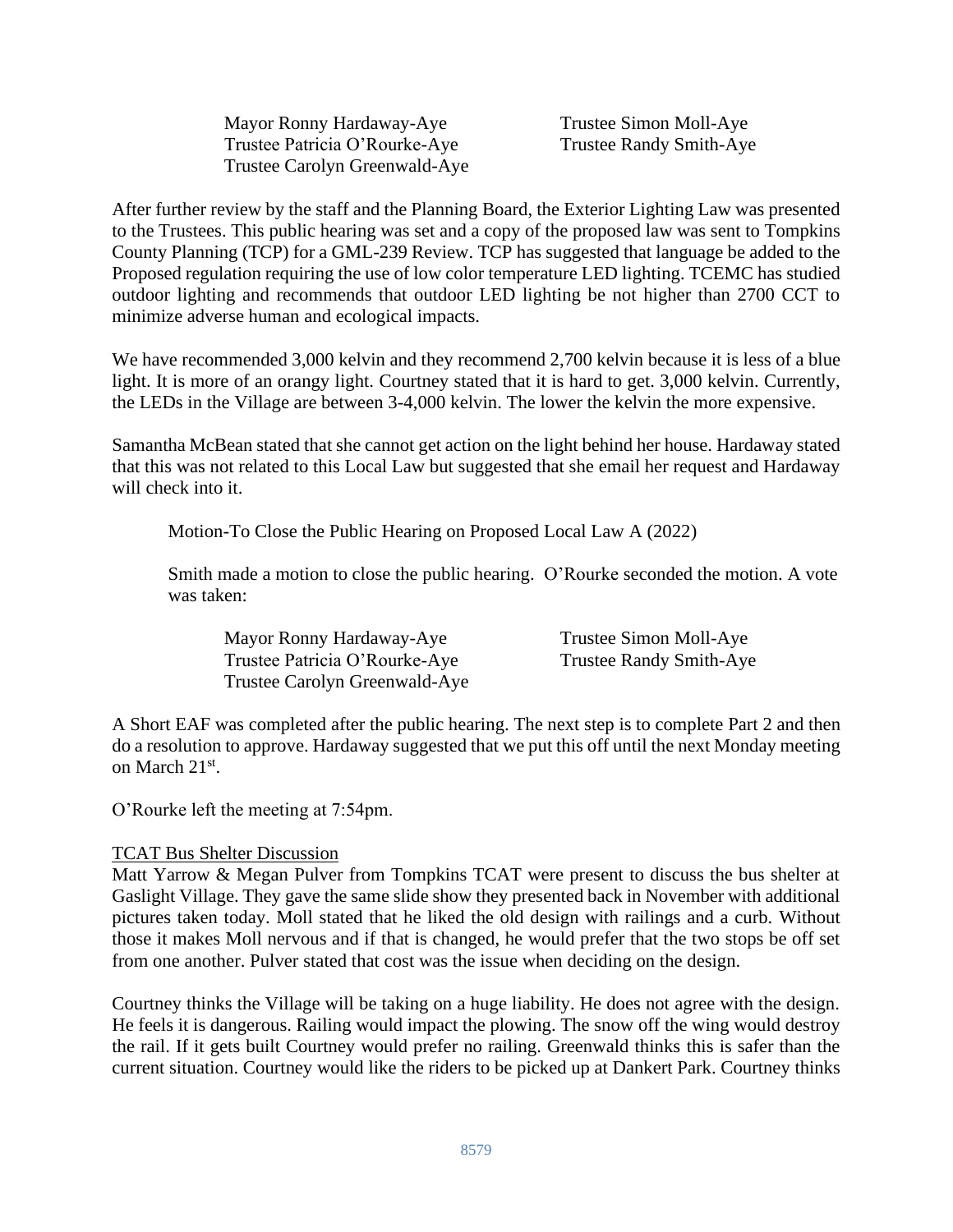this is a potential liability. Yarrow asked their counsel if there was any liability issues but it seems like it would be an improvement because it is increasing safety.

Courtney stated that Gaslight Village has a walk up to Dankert Park and an integrated walk system throughout the development. He would like to encourage people to walk to Dankert Park to get on the bus. A retaining wall would be a deadly fixed object. He thinks we can make it safer without making improvements there by relocating the bus stop. Yarrow stated that they will continue with their submission and the Village can make that call.

Moll asked about the ridership at Dankert. Yarrow stated that is similar to that at Gaslight, at around 10,000 boardings per year. Moll trusts John's opinion. Hardaway stated that he was ambivalent, he thinks getting on at Dankert Park is best but thinks people will still stand there unless the stops are completely removed. He feels John's concerns about the retaining wall are valid. Hardaway wondered if we could move the stop to the south side of the road and make one stop for both directions where the bus would stop. There would be plenty of flat space away from the slope, it would not require a retaining wall and could potentially be a little larger at approximately the same cost without a retaining wall.

Smith asked what their second option was if the Village does not approve this. If the Trustees do not approve then they will do nothing. This is a high-density residential area without sidewalks.

Hardaway asked the Board if they would like to vote on this tonight. Smith stated that he would be against this without getting legal counsel on this. Natalie will look into the liability issue Courtney mentioned and get back to the Trustees.

Greenwald does not want to make it harder to ride the bus. She does however understand Courtney's concerns. Greenwald does not like the people standing on the side of the road the way they are now. Courtney thinks that when we eventually add to the sidewalk it will be different. Hardaway stated that they will continue the discussion and let them know whenever it is on the agenda.

## Land Transfer & Easement for The Shops at Ithaca Mall

Grossman stated that this entails a number of transfers of real property interests. It starts with the final fee transfer for Graham Road West from Triphammer down to the corner where the road turns to go to BJ's and then turns to the south. It includes a boxed area where there's a turnaround. It includes an easement for future potential extension of a water line down the road towards BJ's property and Target, which is intended someday to assist with pressure and flow and make it safer for fires down there. It includes reservation to the Mall for their sign at the northeast corner of Graham Road West. There is a snowplow turnaround easement at Catherwood Road. We are swopping parcels at the end of Pyramid Drive to improve the stormwater facilities. This will help to pull water away from the parking lot and the mall itself. The mall will be transferring the path that goes to Wedgewood Drive so that the path can be straightened out and made safer. In total there are 5 deeds and two sets of easement documents. There are no taxes or transfer taxes for the Village to pay. The mall is paying all the recording fees. All of this is derived from the Planning Board resolution conditions of the subdivision approval. This should be the final step for the subdivision. This will solve a lot of issues the Village has had with the mall over the years and will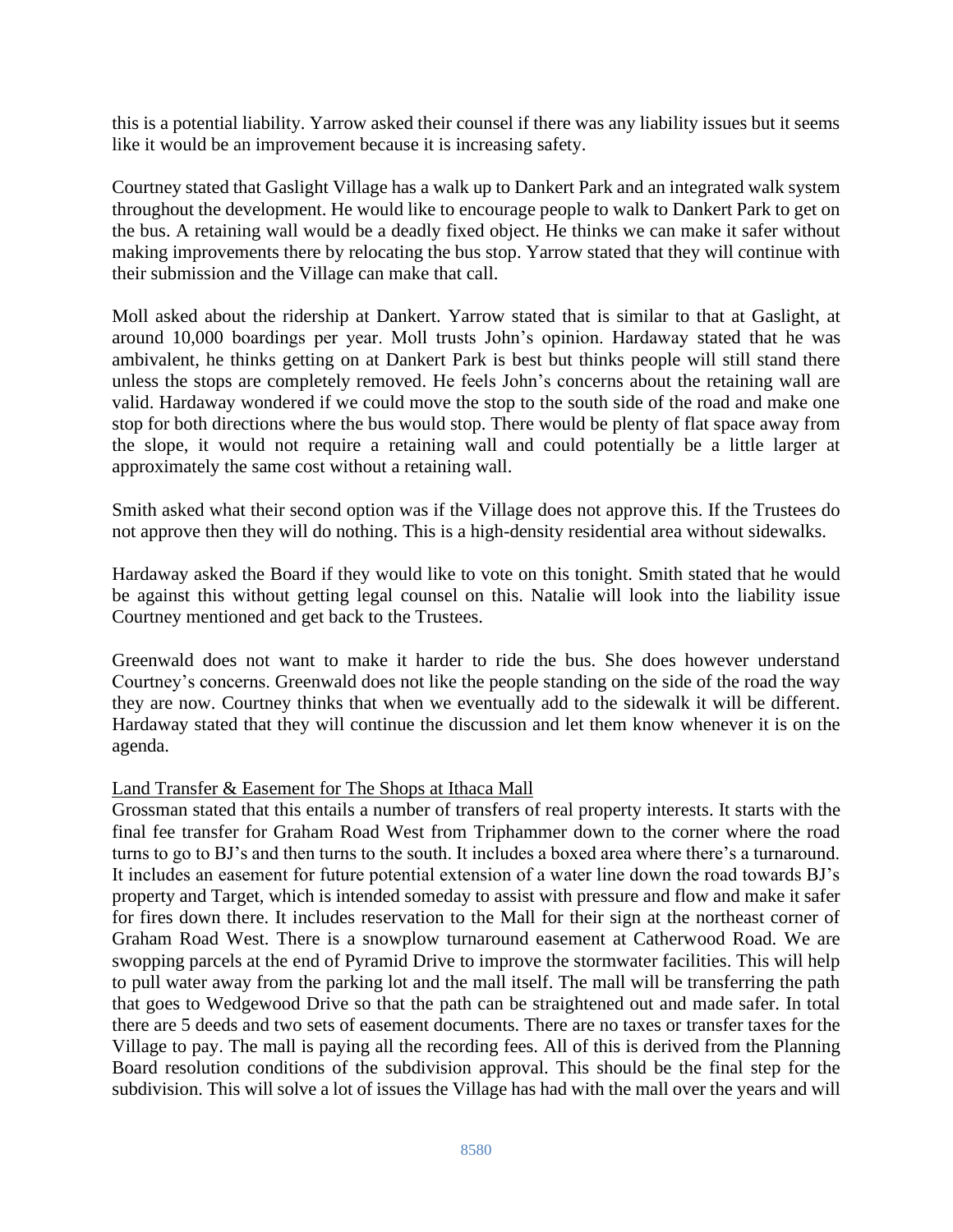help with the flooding that has happened at Target. Scott stated that the Stormwater Agreement that we now have in place will help with the care and maintenance of the facility behind the pediatricians building. Courtney stated that it will also give us pedestrian movement.

Resolution #6813 -To Authorize the Mayor to Sign the Land Transfer and Easements for The Shops at Ithaca Mall

Greenwald made a motion to approve this resolution. Smith seconded the motion. A vote was taken:

| Mayor Ronny Hardaway-Aye | Trustee Simon Moll-Aye        |
|--------------------------|-------------------------------|
| Trustee Randy Smith-Aye  | Trustee Carolyn Greenwald-Aye |

## Verizon Gross Receipt Tax Audit Recovery Settlement Agreement

Dake explained that we worked with Computel to find companies that were not paying their gross receipts tax. Verizon has not admitted to being wrong but has agreed to a settlement. The settlement Agreement went to Natalie to review, and she made some corrections. Dake is waiting to hear back from Mike Caton. The Board decided to wait until we have received an answer from Caton.

## Recreation Partnership Agreement for 2023-27

The 5-year Recreation Partnership is currently up for review for the period 2023-2027. Moll previously emailed the draft agreement to the Trustees. The agreement is the same as for 2018- 2022, with updated dates and appendix financials. The Partnership aims to vote on this agreement at the April 26<sup>th</sup> meeting. For reference, the Village currently commits \$18,027 per year to the Recreation Partnership. Moll stated that out of all the members, the Village has the highest participation rate in the Recreation Partnership outside the City and the Town of Ithaca.

Resolution #6814 To Approve the Recreation Partnership Agreement for 2023-27 and Authorize the Mayor to Sign.

Hardaway made a motion to approve this resolution. Greenwald seconded the motion. A vote was taken:

| Mayor Ronny Hardaway-Aye | Trustee Simon Moll-Aye        |
|--------------------------|-------------------------------|
| Trustee Randy Smith-Aye  | Trustee Carolyn Greenwald-Aye |

## Kick Off Budget Discussions

The Board went through the revised version of the draft budget that Dake sent to the Trustees this afternoon. We have received most of the input that was needed. There are still a few outstanding items. The staff salaries will need to be updated once the Trustees have a chance to discuss that. We have to take into consideration the global issues that are going on right now. Hardaway stated that in the budget we were conservative on revenues but loose on costs. We are concerned that the costs are going to skyrocket for a little while. The Trustees will submit any changes they may have.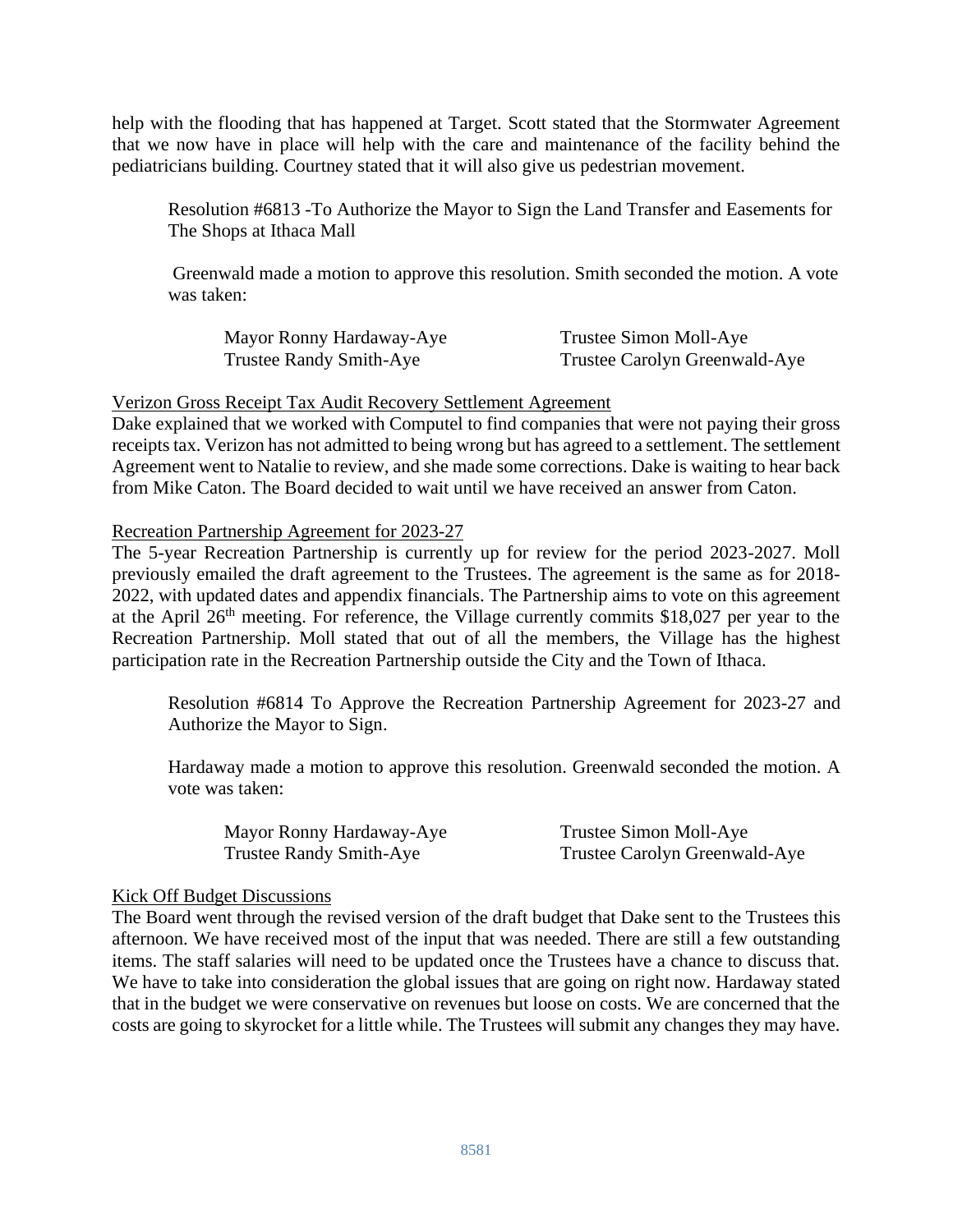Moll asked why the Mayor contractual and Trustee contractual were up quite a bit. Hardaway stated that we plan to send the two new Trustees to NYCOM training. We have also budgeted for the Mayor to go.

Moll stated that last year we did a straight across the board percentage increase and he wondered if that was standard. Dake stated that it is, unless there are certain circumstances that warrant an additional raise like with Scott passing his Civil Service Test to become a permanent employee instead of provisional. At the beginning of next year, we will find out if we will need to increase the Fire Inspectors hours due to the new regulations that are coming out. It should not affect the 2022-23 Budget but may affect next year.

Moll asked if it is looked at as unfavorable if we don't get projects done. Hardaway stated that there are a lot of external reasons with Covid and the current supply chain issues and global issues. We just need to try to control what we can and get things done on time. If we cannot, then we need a valid reason for not being able to complete them. We track and report this as part of our AUD.

Hardaway stated that we plan to replace the pedestrian heads at Uptown & Warren Roads and install a real time camera. The camera will allow the DPW to keep an eye on the traffic at that intersection and the road conditions. Courtney is requesting a new bobcat and work pickup truck. Hardaway asked if there was hybrid version that could be purchased. Courtney stated that there are prototypes, but there is not currently that option.

Hardaway asked Courtney why the price of striping had tripled. Courtney stated that we have not done striping the last couple of years because of rain last year and Covid the year before has stripers backed up.

Courtney stated that the three projects we are doing in house this year is St. Joseph/Votapka Road out of the 2021-22 Budget and then Dart Drive and Graham Road West this summer. The Sewer Extension and the Warren/Brown Road Water Projects will be contracted out.

Hardaway stated that he and Greenwald would like to consider adding trails within Shannon Park, Ned Hickey Park and repairs to the trail behind the mall once the easements are finalized. There is \$8,000 budgeted for trees in the Ned Hickey Park.

Hardaway stated that the Village has received a substantial amount of sales tax which the county believes is the result of the State finally sending out the sales tax from online sales. It made the County a lot healthier. At the current rate we could receive around \$900,000 this year but given the way the world is now, Hardaway has suggested that we be conservative and budgeted \$750,000.

Courtney asked if the ARPA money was going to be used in the Water Fund since that is our least healthy fund. Dake stated that we have been advised not to budget for that amount. Dake has a call into the State Comptroller's Office to see how to account for it. The Trustees have discussed it and we will be using the ARPA money for the Warren/Brown Water Project. We just received engineering numbers from TG Miller today. We will be encumbering money for the Warren/Brown Project.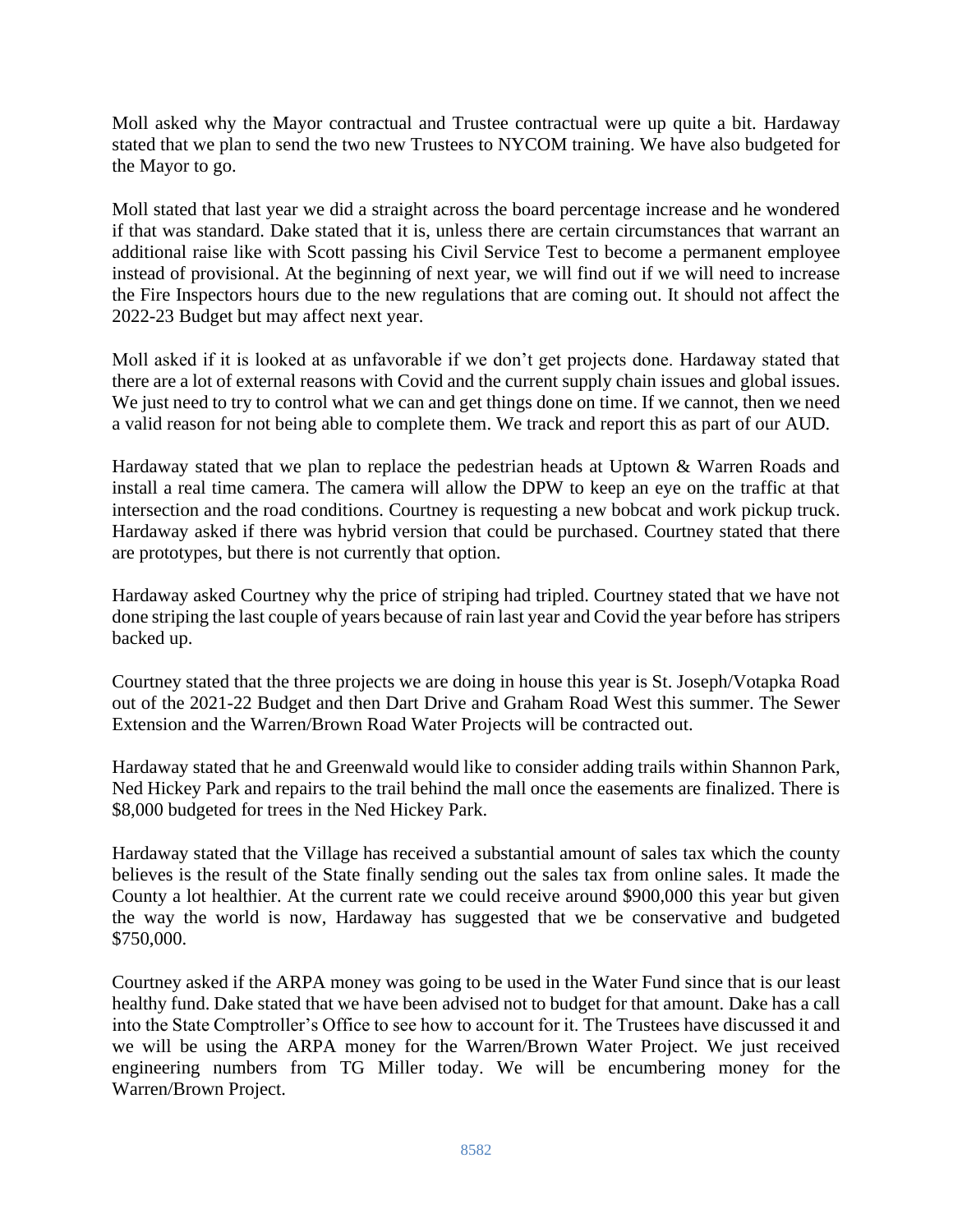Hardaway asked if getting the GPS unit would allow us to provide as builts instead of TG Miller doing it. Courtney stated that by putting the GPS unit on the fittings as they go in the ground we will be able to do it. We will also be able to use this to locate services.

Hardaway stated that the Town of Lansing Sewer Expansion Project costs are increasing. Originally, we budgeted \$3.2 million back in 2018 for this project and the cost now is estimated at being \$4.8 million. We have \$900,000 coming from a commercial interest. The project will benefit a small portion of the Village. With the costs going up we are going to negotiate with the Town to get them to pay and also help with future maintenance if it is needed. The Town is getting a lot of benefit from this project. Hardaway stated that this is our starting point for the 2022-23 Budget and everyone should markup questions and we will discuss this again at our next meeting.

Moll asked if the Board wants to do an across-the-board percentage or does there needs to be in executive session. French confirmed that if it is general, it should be part of a regular meeting but if it is a specific individual, it can be in executive session. Hardaway things that we may need to have executive session to discuss Brian and Mike.

The current budget proposes that the tax rate of \$1.50 remains the same. Hardaway stated that there is a possibility that it could go down but given the economic and financial factors related to all of our suppliers and contractor, he would not want to lower the rate.

General Discussion

Dake reminded everyone that newsletter articles are due to her by the morning of March 22<sup>nd</sup>.

Greenwald is very interested in planning out sidewalks for the future and wondered if a committee should be started for that. Dake suggested that that be included in topics for the Greenway Committee. This type of planning is part of the Village's Capital Plan and is included in the Greenway Plan and Comprehensive Plan. The last plan for future sidewalks was done by the Planning Board when Ned Hickey was the chair. Hardaway stated that the Greenway Committee can start looking at this. Hardaway stated that Monica Moll will be leaving the Greenway Committee, so Greenwald is welcome to join. Dake reminded them they can not have a Trustee quorum on that committee.

Moll stated that the Recreation Partnership needs a letter from each municipality stating who they have appointed to the Recreation Partnership. Moll stated that he is currently attending the meetings but will be leaving the Village and wondered if anyone else wanted to do it. He has agreed to stay on since there is nothing that says he has to live in the Village to be on the Recreation Board. Moll asked the Board to think about it. We just need to decide before April 26<sup>th</sup>. One of the new Trustees may decide to take over after the elections.

Motion- To Adjourn

Smith motioned to adjourn. Moll seconded the motion. A vote was taken: